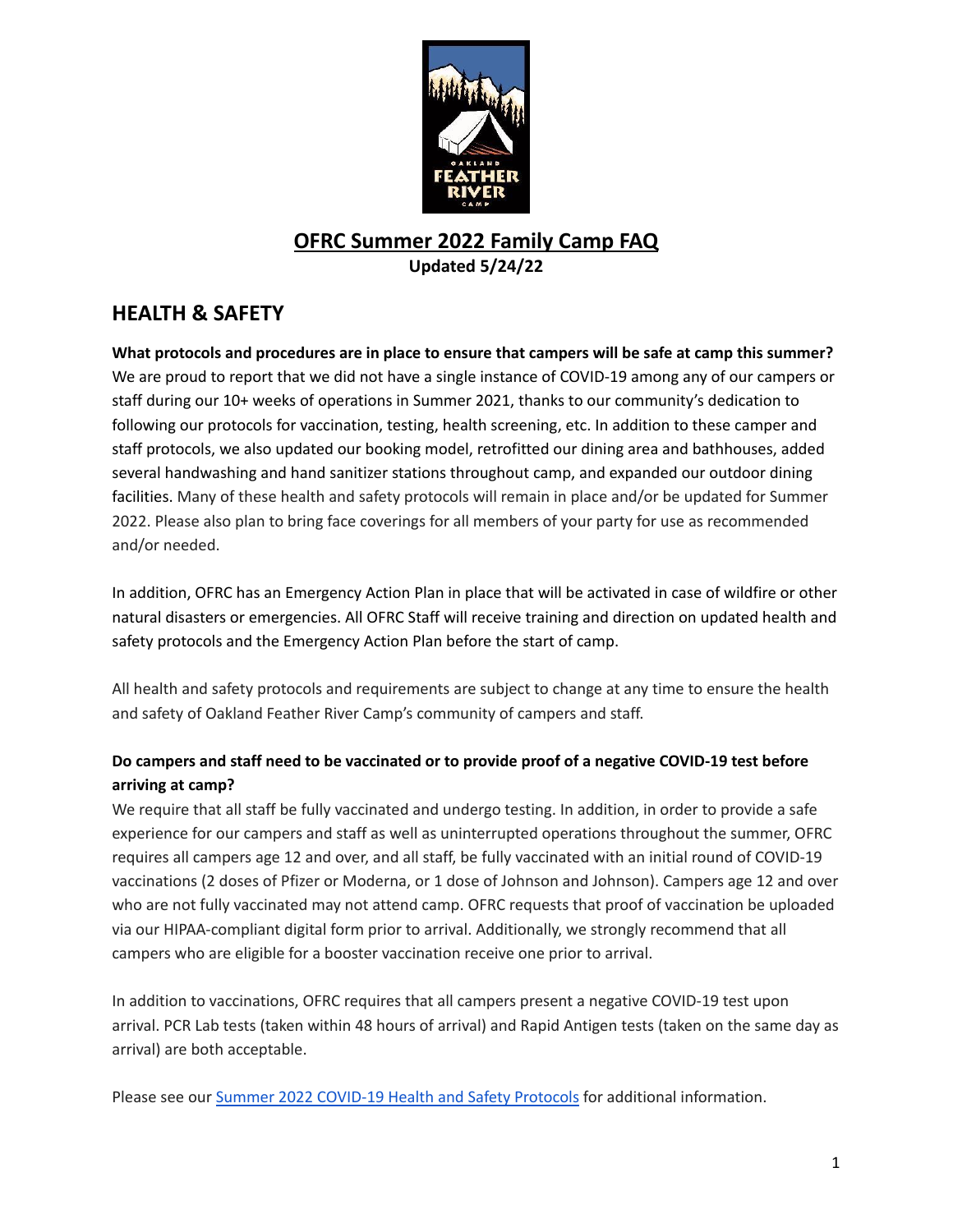## **REGISTRATION & SESSION DATES**

#### **Can I register if I'm not able to complete the registration form online?**

Yes! If you are unable to register online, please reach out to us at [Info@FeatherRiverCamp.com](mailto:Info@FeatherRiverCamp.com) or 510-336-2267. Our Registrar will get back to you within 3 to 5 business days and is happy to assist you with registration by phone.

#### **Why have prices increased for Summer 2022?**

Due to rising insurance costs, inflation, and increased staffing costs, we have had to increase our rates for the Summer 2022 Family Camp season. We have worked hard to minimize the increase and plan on expanding our financial assistance (Campership) program (more information provided below) with the intention of ensuring that this change does not prevent anyone from attending OFRC Family Camp. As always, we are working hard to increase the quality and quantity of our program offerings to ensure OFRC Family Camp provides excellent value to our campers.

#### **How do I receive the 20% new camper discount?**

If your family has never attended Family Camp at Oakland Feather River Camp before, you are eligible to receive 20% off your first registration. In order to receive this discount, during registration you must use the New Camper Registration Form that is appropriate for your family (there are two versions, one for Oakland residents and one for non-Oakland residents). We are not able to apply discounts after registration.

#### **What are Weeks and Sessions?**

After incorporating feedback from our camp community and in consultation with other Northern California Family Camps, we are introducing an updated Family Camp booking model for 2022 that balances the desire from families to have a variety of booking options while maintaining an efficient operation that keeps costs down and minimizes rate increases.

In Summer 2022, Family Camp is being offered for 5-and-a-half weeks. Each Week includes Sessions A-E that offer different lengths of stay. Session A each Week is the longest option (6 nights);  $B = 5$  nights,  $C =$ 4 nights, and D and E = 3 nights. Week 6 is slightly different and offers only one 3-night session from Saturday to Tuesday.

## **Will there be Theme Week programs this summer such as Folk & International Dance, Storytelling, or Science, Space, & Sky? Do all campers have to participate?**

Theme Weeks are an important part of OFRC's culture and history, and we are very excited to bring them back in Summer 2022 after a short pause in 2021! Participation in all of our summer camp activities and special theme week programming is completely optional. Indeed some of our campers prefer to spend a good chunk of their time at OFRC in an adirondack chair with a good book! Every day of camp offers many activities to choose from, and we hope that however you fill your days will provide opportunities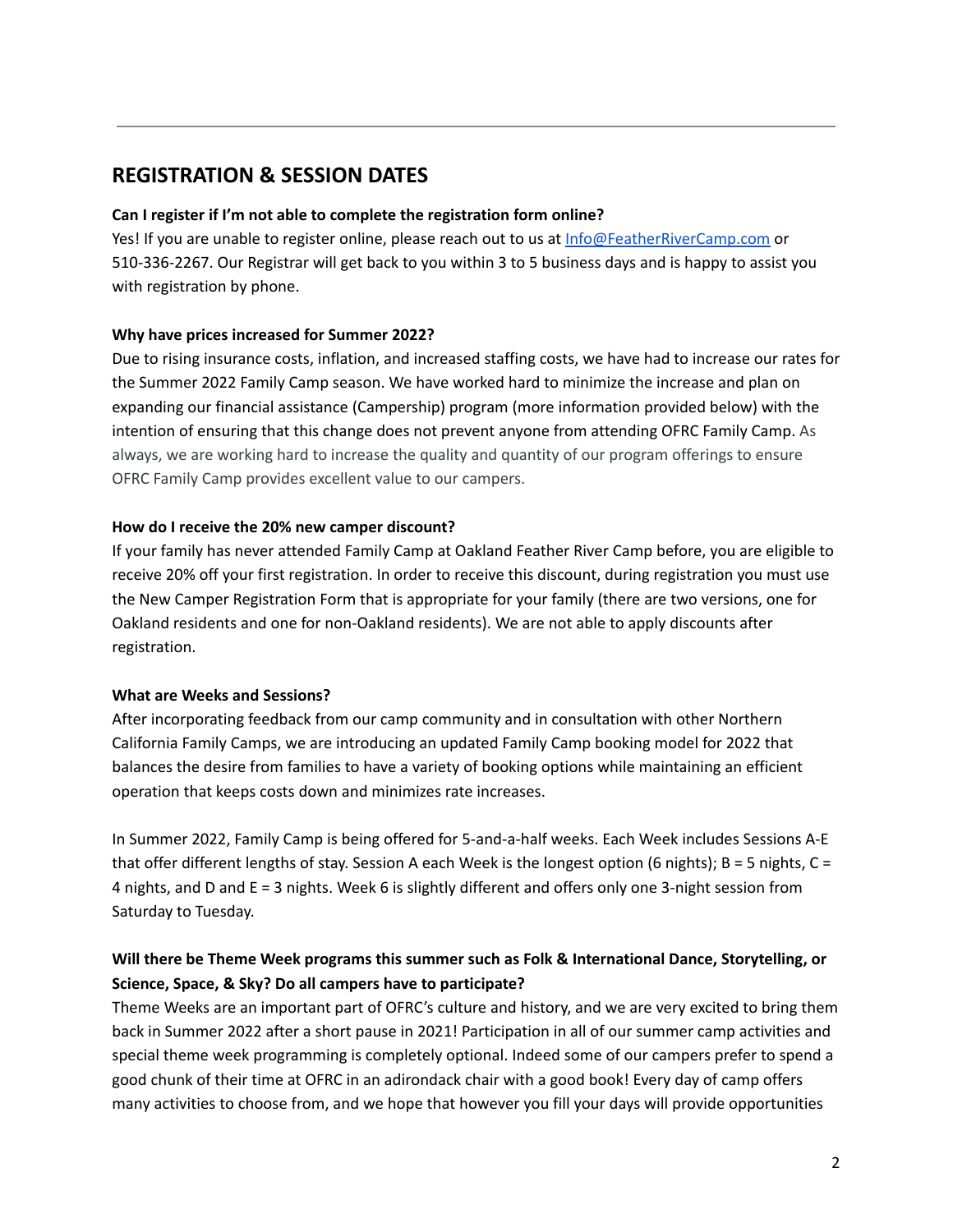for fun, friendship, relaxation, enjoying nature, and learning something new! Please see more information in the programming section below.

#### **What days and times can I arrive and depart?**

Arrival days vary depending on the length of your preferred Session, with Session A (6 nights) and Session D (3 nights) arriving on Sunday, Session B (5 nights) on Monday, Session C (4 nights) on Tuesday, and Session E (3 nights) on Wednesday. All Sessions depart on Saturday, with the exception of Session D, which departs on Wednesday. Week 6 is slightly different and offers only one 3-night session, arriving on Saturday and departing Tuesday. Arrival check-in time is typically in the afternoon and departure check-out is typically before lunch to allow sufficient time for our staff to properly clean facilities in between groups. We will announce specific check-in and check-out times before the start of camp.

#### **What if I want to stay longer?**

We know that some of our families have a tradition of camping at Feather River for 7 nights (or even longer), and we have a few special options available for campers who just want "s'more time" at camp.

This year we have a special half-week option in Week 6 called "S'More Camp," which is not part of a Theme Week but does include regular family camp programs. This 3-night session starts on Saturday July 16 and ends on Tuesday July 19, and it can be booked on its own or in addition to Week 5 Sessions A, B, C, or E. If you're interested in an extra-long camp experience, S'More Camp might be just what you're looking for! (Please see additional important information below about registering for sessions in more than one week.)

We are also offering two Saturday night add-ons called "Just One More Nite" at the end of Week 2 and the end of Week 4. Please note these add-on nights do not include any programming and only "lite" services, including a partial meal option to be determined, will be available. Rates are reduced accordingly, and OFRC staff will be present to assist with questions and emergencies. Just One More Nites can only be booked as an add-on to registration for sessions A, B, C, or E in Week 2 or Week 4.

## What if I want to register to start my stay in one Week and stay over the weekend and into the next **Week?**

## PLEASE NOTE: If you would like to register for Sessions in more than one Week, you must complete a **separate registration form for each Week.**

If you would like to stay from Week 2 to Week 3 or from Week 4 to Week 5, you can register for a Just One More Nite (see previous question for more info) as a bridge between both Weeks of camp. Be sure to register for your preferred Session in each Week as well as the Just One More Nite. If you would like to stay from Week 5 to Week 6, you can register for both your preferred Session in Week 5 and for Week 6 S'More Camp (see previous question for more info).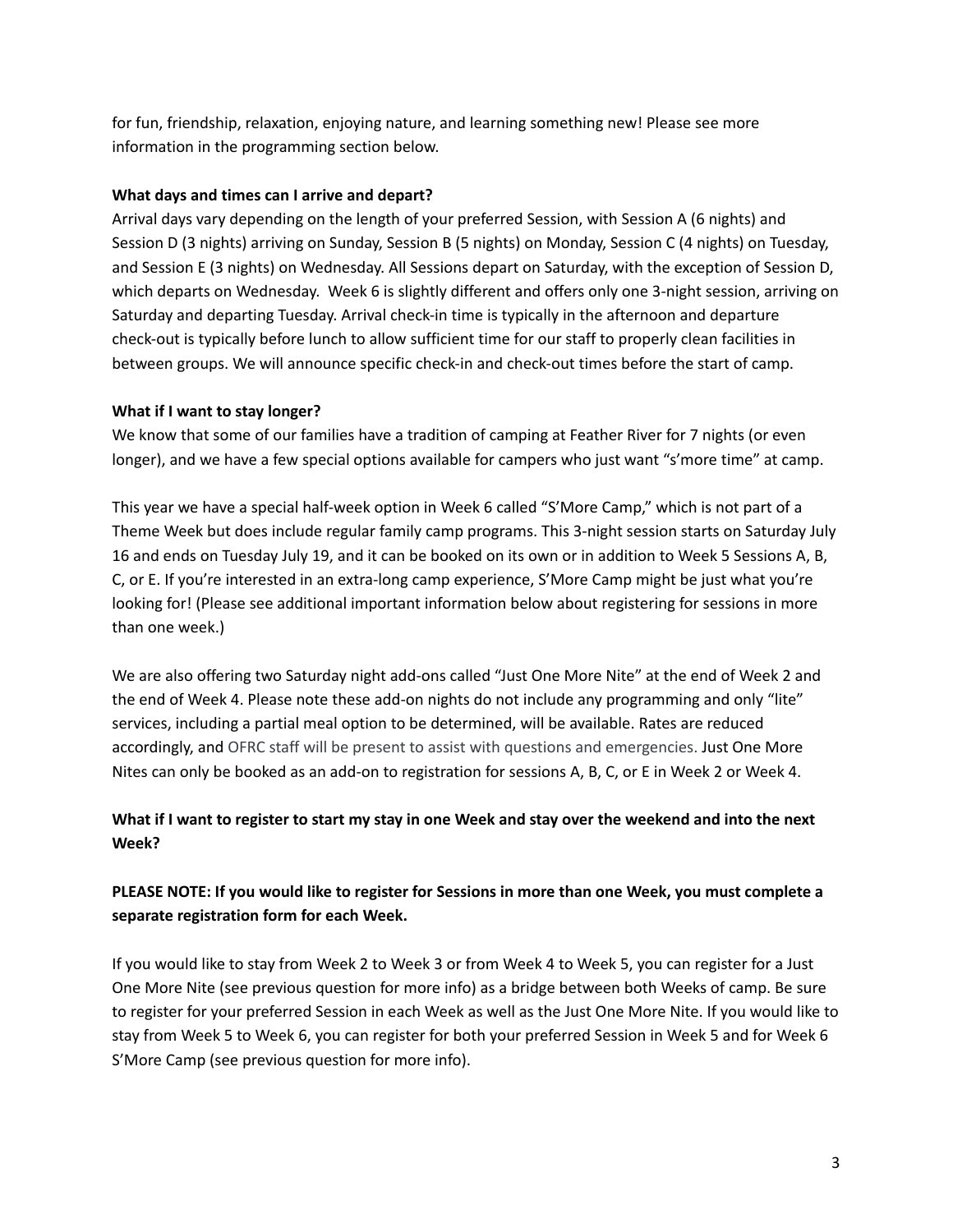If you would like to stay from Week 1 to Week 2 or from Week 3 to Week 4, you can register for your preferred Session in each Week; however, you will be required to vacate camp on the regular departure day of your first Session, and return to camp for check-in again on the arrival day of your second Session. If you choose to leave any personal belongings at camp in between, please note this is at your own risk. OFRC is not responsible for campers' property.

Please refer to [dates](https://featherrivercamp.com/summer-family-camp/rates-registration/) and rates on our website for a full schedule of Weeks and Sessions available for Summer 2022 Family Camp.

#### **What are the rates for each session and what is included in the session cost?**

Your family's total costs are determined based on the length of the session and the number and ages of the campers in your household (click here to see the [rates\)](https://featherrivercamp.com/summer-family-camp/rates-registration/). Camper fees include overnight accommodations, three delicious meals a day, and optional participation in our regular summer camp programming as well as themed programming (see more information about programming below). There are additional costs for trail and pony rides, massages, inner tube rentals, mountain bike rentals/shuttles, and select specialized arts and crafts programming such as pottery and tie dye supplies.

## Can I arrive or depart on a different day than everyone else? What if I want to stay for longer than one **session?**

In order to be fully oriented to 2022 health and safety protocols, all campers in a party should plan to arrive on the day their session is scheduled to begin. If one or more members of your party are not able to arrive on the first day of their registered session, a separate orientation will be required upon your arrival. Should you register for a longer session and arrive late or depart early, there will be no prorated rates offered. Families who wish to enroll for two consecutive Sessions will need to vacate camp during the 24 hour cleaning period, with the exception of Just One More Nites and S'More Camp (see above).

#### **What is the maximum number of campers who can stay during one session?**

Current guidance from the CDC, California Department of Public Health, and the Plumas County Health Agency does not specify capacity limits. However, as we open registration, we will limit our camper capacity to 190 campers at a time (around 60 families), and our facility provides plenty of well-spaced outdoor seating and well-ventilated, open-air bathhouses. While we do not anticipate any changes related to capacity limits, we will monitor public health guidelines and notify campers of any updates.

#### **What if my preferred Session is full? Can I get on a waitlist?**

We anticipate that some Sessions may fill up quickly and recommend that you register early if possible. If we are unable to fit you into your preferred Session, you will have the option to be put on a waitlist. If a slot or slots open(s), we will notify families on the waitlist in order, and you will have two business days to accept a spot before we move to the next family on the list. There will be no administrative fees charged for moving weeks due to waitlist opening.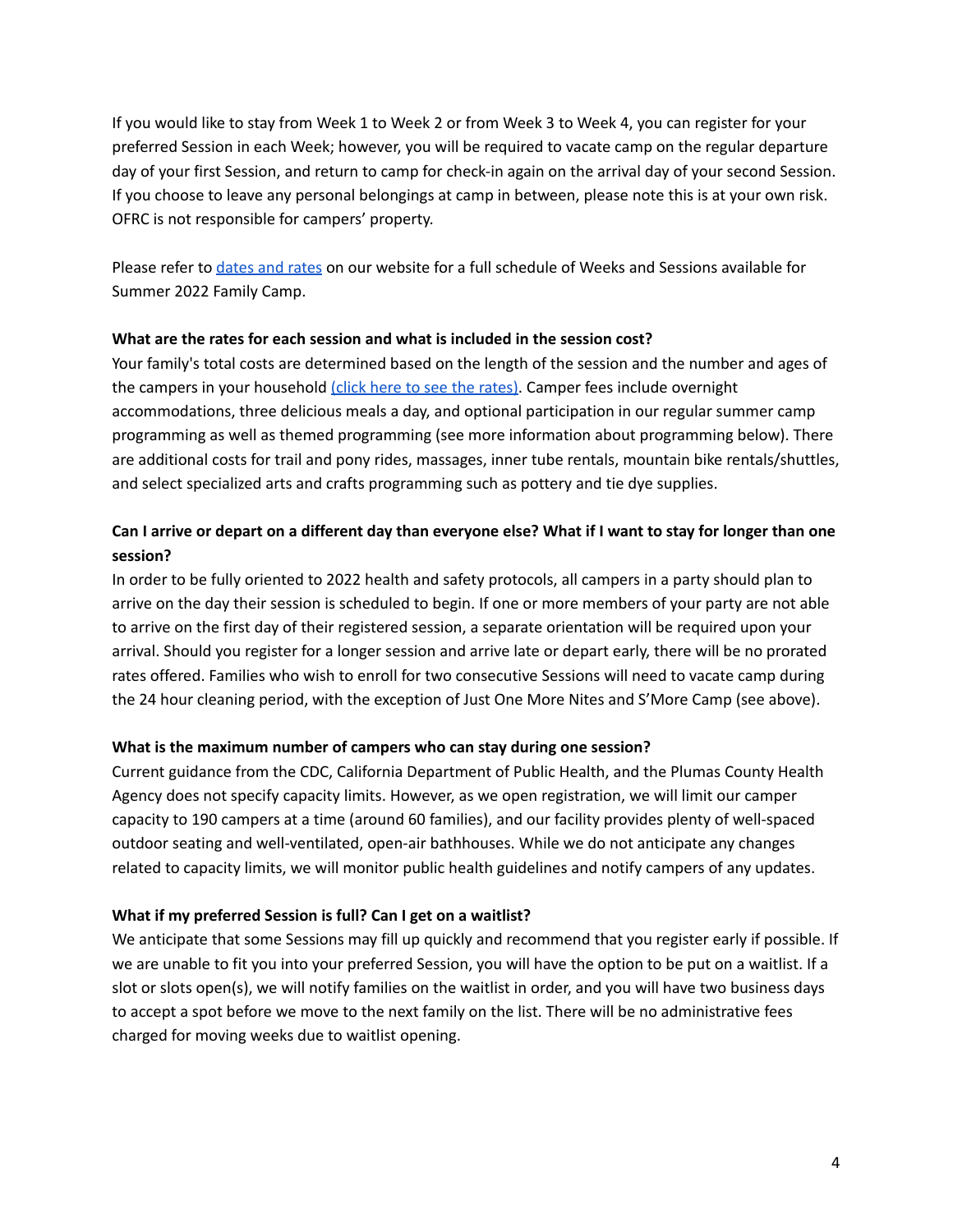#### What is the best way to sign up with friends and family who I want to see during a specific week?

We recommend coordinating with your friends and family before registering in order to sign up for the same Session or overlapping Sessions in the same Week. There is a location on the registration form to list the other families that you would like to camp near. If there is not enough room in your preferred Week and/or Session for all of your parties, our Registrar can help explore if there are other options available with room for everyone.

## **Are you still providing financial assistance through the OFRC Campership ("Camp Scholarship") Program?**

Thanks to the support of generous donors, yes! We understand that many families are facing financial hardship for many different reasons. Our campership application is available as part of the [registration](https://featherrivercamp.com/summer-family-camp/rates-registration/) process, and we hope to award as many camperships as possible. You can learn more by reading our [Campership](https://featherrivercamp.com/wp-content/uploads/2022/04/2022-Campership-Family-Camp-Application-Instructions-1.pdf) Instructions, and contacting our Registrar if you have any questions. Please note that Camperships are currently available only to Oakland residents and cannot be combined with special promotions other than the Oakland resident discount.

#### **How will Tent and Cabin reservations work this summer?**

As always, we will be taking specific tent and cabin requests as a part of the registration form. However, all housing assignments are subject to availability and will be made on a first-come, first-serve basis based on which housing units we have open during any given session. We recommend booking as early as possible; however, it's possible that the tent or cabin you usually stay in may not be available during your preferred Session. Due to the specific nature of this summer, it will take longer than usual for us to assign housing. We thank you for your patience and understanding as we do our best to accommodate all camper preferences!

#### **Are pets allowed at Oakland Feather River Camp?**

Campers are not allowed to bring any animals to Family Camp at Oakland Feather River Camp, with the exception of service animals. Pet dogs, emotional support dogs, comfort animals, and therapy dogs are allowed at Oakland Feather River Camp only during Memorial Day Work Weekend; they must be registered and approved ahead of time and must adhere to [OFRC](https://featherrivercamp.com/wp-content/uploads/2022/05/OFRC-Service-Animal-and-Dog-Policies.pdf)'s dog policies. Please see our OFRC Animal [Policies](https://featherrivercamp.com/wp-content/uploads/2022/05/OFRC-Service-Animal-and-Dog-Policies.pdf) for more information, and contact our office at [Info@FeatherRiverCamp.com](mailto:Info@FeatherRiverCamp.com) or 510.336.2267 to inquire about service animals.

## **PAYMENTS, REFUNDS, CANCELLATIONS, & CREDITS**

#### **When and how can I pay by registration balance?**

Payment in full is due by May 16 for sessions in Weeks 1 through 3, and by June 1 for sessions in Weeks 4 through 6. Balance payments can be paid online by [clicking](https://featherrivercamp.com/summer-family-camp/2022depositpayment/) here. To avoid a late payment fee of \$25, make sure to pay your balance by the specified due date. Payments by check payable to Camps in Common may be sent to: Camps in Common, PO Box 11061, Oakland, CA 94611 (mailed payments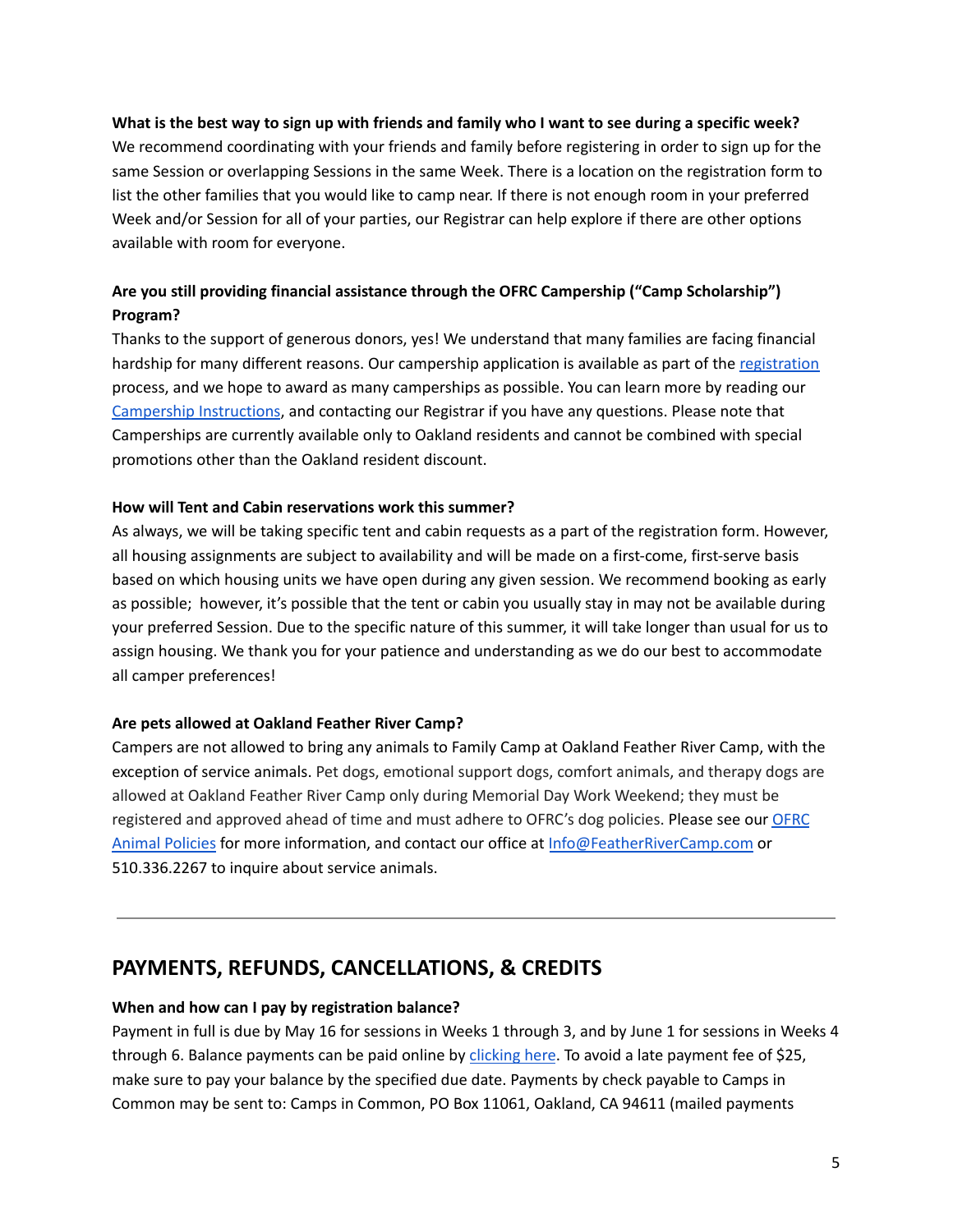postmarked after the balance due date will incur a \$25 late payment fee). You will receive a balance due reminder approximately one month before the due date. If registering after the balance due date, payment in full is due to finalize your registration. If this is an issue, please reach out to the camp office and we will explore a payment plan.

#### **What is the refund and cancellation policy for 2022?**

Please see our registration policies by [clicking](https://featherrivercamp.com/wp-content/uploads/2022/01/2022-OFRC-FC-Cancel-Change-Policies.pdf) here**.**

#### **Can I use my credit from a previous summer instead of a deposit on my registration?**

Yes. If you have a credit from a previous summer, you will receive an email prior to registration with a confirmation of your credit balance as well as instructions for using your credit during registration. If you believe you have a credit balance but you did not receive an email, please contact Patrick Dwyer, Office Manager and Camp Registrar, at Info@FeatherRiverCamp.com or call our office at 510.336.2267.

## What will happen if I credited 100% of my cancelled 2020 or 2021 stay to this summer but I choose a **shorter length session for 2022? Will I get refunded the difference?**

The price difference will be retained as a credit for use in 2023 or for purchases made at camp in 2022, such as camp store purchases, horseback rides, or massage sessions.

#### **What if I have a credit but I can't come to camp this summer?**

Not a problem! No action is needed. Your credit is available for use in 2023 as well.

# **PROGRAMMING & FACILITIES**

#### **What program options will be available at Family Camp this year?**

We are working hard to review and finalize our Summer 2022 programs with COVID-19 safety in mind. Based on our success last summer, we anticipate offering nearly all of our traditional camp activities (including Arts and Crafts, swimming, trail rides, nature hikes, etc.). Some programs or activities may need to be modified to allow for physical distancing or other protocols in compliance with public health guidelines. We will offer everything that we possibly can while keeping the health and safety of all campers and staff our number one priority.

## **Will there be guest artists and Theme Week programs, such as Family Music Week or Folk & International Dance Week?**

After a pause in 2021, we are very excited to bring back Themed Weeks in Summer 2022! These programs are an important part of OFRC's culture and history, and offer special activities each week in addition to all of our regular (and beloved) family camp offerings. The following Themed Weeks are scheduled for Summer 2022. While these themes and dates are confirmed, please note that specific theme-related activities and guest artists/experts are to be announced and subject to change.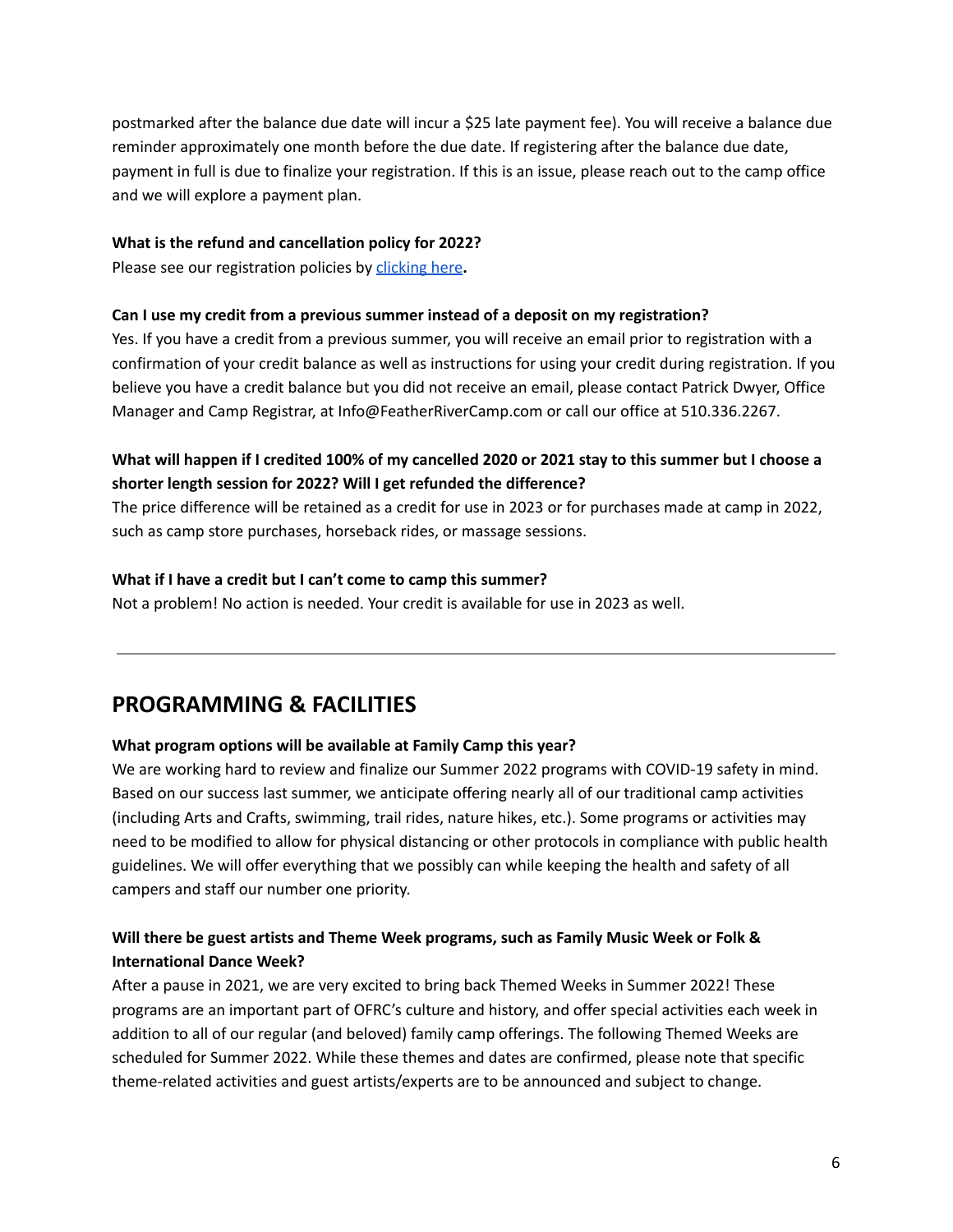Science, Space, & Sky Week: Week 1 (June 12-18) Folk & International Dance Week: Week 2 (June 19-25) Family Music Week: Week 3 (June 26-July 2) 4th of July Week: Week 4 (July 3-9) Storytelling Week: Week 5 (July 10-16)

#### **Why isn't there a Bike Week this summer?**

In response to feedback from our campers, we hope to incorporate bike shuttle services and activities into all weeks of Family Camp rather than limiting them to just one week. We hope to be able to launch this change in Summer 2022 but are still working to finalize all of our program plans.

#### **Will morning activities for youth still be provided? Will the Tot Lot be open?**

We are still evaluating all of our specific program offerings, but we are pleased to report that we plan to offer morning youth activities and the Tot Lot program for Summer 2022! The execution of our programs will rely on current guidance for distancing and/or household mixing. We will update the Camp community in the Spring with more information.

#### **What are the tents and [cabins](https://featherrivercamp.com/summer-family-camp/) like?**

Our cozy, rustic platform tents and cabins are a staple of the OFRC experience. Due to fire marshal requirements, our cabins are limited to 3 twin beds and our tents are limited to 4 cots. Cabins can accommodate up to 4 campers and tents can accommodate up to 5 campers if your family includes young children who can comfortably share a twin bed or cot. During registration, campers can select accommodations with or without electricity, make a request for a specific tent or cabin, and make a request to be near other registered parties. Photos of tents and cabins can be seen at the bottom of [this](https://featherrivercamp.com/summer-family-camp/) [page](https://featherrivercamp.com/summer-family-camp/) on our website (click to expand "What are the tents and cabins like?").

#### **Is there wifi at camp?**

Due to being tucked away in a valley a bit away from the mountain town of Quincy, we do NOT have wifi available for campers. After a day at OFRC, you won't even miss it! Campers who need internet access often drive or bike to Quincy, which is about 5 miles away. There, you can find several cafes and coffee shops, a library and a laundromat – in addition to a dedicated, shared workplace for those who need to connect (see www.quincycollective.com). Enjoy being disconnected from work, the news and the outside world and truly slow down, relax, and enjoy camp life!

#### **Is there cell service at camp?**

Because of our location at the bottom of a small valley, most cell service carriers do not work on most of the property. When you arrive, we are happy to show you where in camp people usually get the best signal. And with a short walk or drive out our entrance road, you'll get full bars.

#### **Tell me about these three, healthy and hearty meals you provide each day.**

Please note that our menu changes weekly, but this [sample](http://featherrivercamp.com/wp-content/uploads/2022/01/2022-Family-Camp-Sample-Menu.pdf) menu provides an example of a typical week. We also always have cereal, peanut butter and jelly/sandwich fixin's and fruit available at all times of the